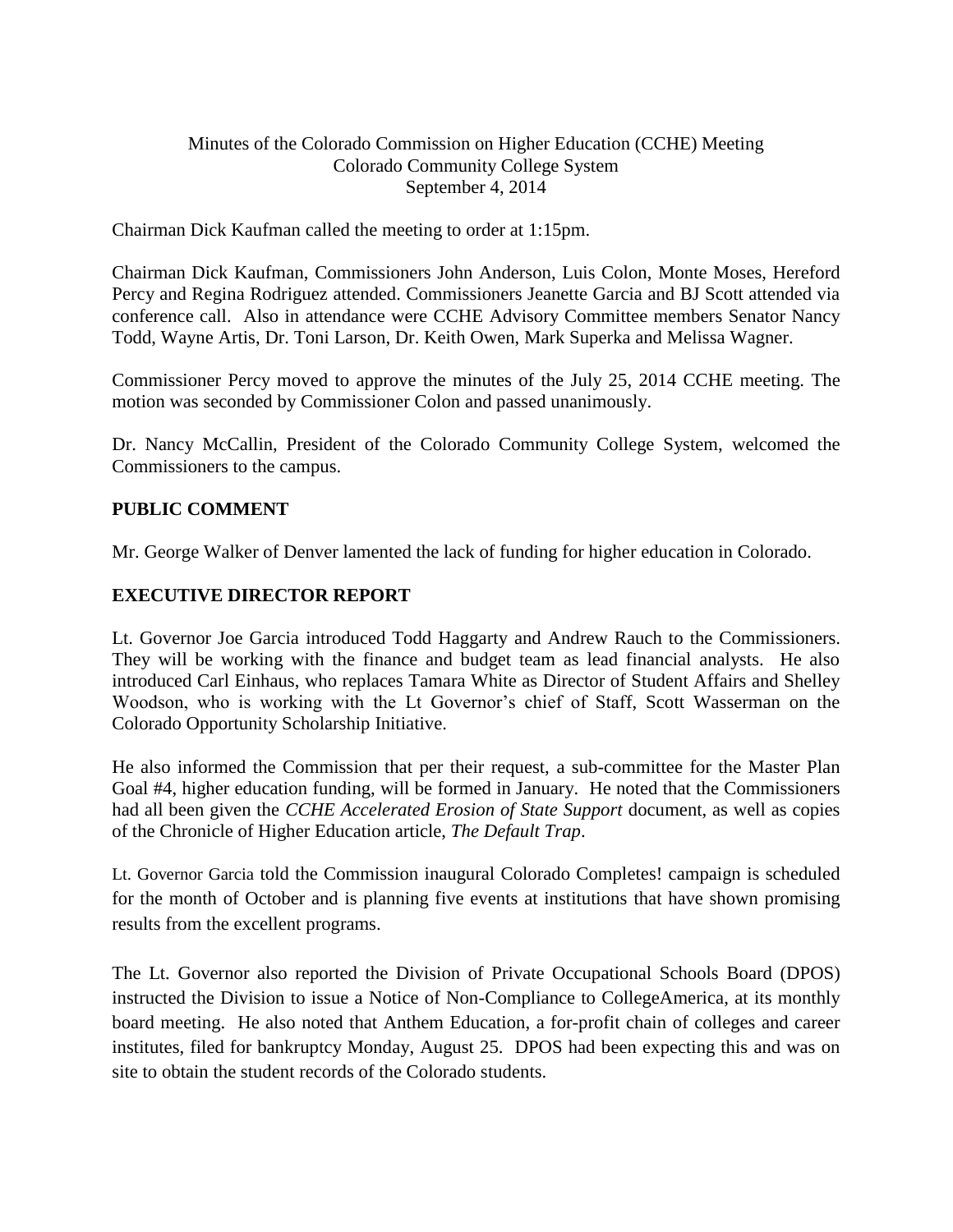#### **CONSENT ITEMS**

### **Recommendation to Approve Geography and Philosophy Statewide Transfer Articulation Agreements**

### **COF Eligibility for Extended Studies Programs for FY2015**

**Recommend Approval of Bachelor of Science in Computer Science at Colorado State University – Global Campus**

#### **Degree Authorization Act: Fort Hays State University – Request for Authorization as a Place of Business**

Commissioner Moses moved to approve the consent items. The motion was seconded by Commissioner Percy and unanimously passed.

#### **DISCUSSION ITEM**

**Revisions to Admissions Policy -** Dr. Rhonda Epper, Dr. Ian Macgillivray, Jill Hawley, Associate Commissioner, Colorado Department of Education. Dr. Epper presented the recommendations for the admissions policy changes for discussion in preparation for next month's agenda where the item will be presented for action. Initial changes to the admissions policy were approved by the Commission in December 2013. Following the changes from last December there was a policy implementation committee that was established. Their role was to support implementation issues associated with the new policy, and was made up of admissions officers as well as data and research personnel from each of the institutions. Most of the changes that you see today are relatively minor or areas where the committee felt that we needed to provide some clarification. There was a lot of discussion about whether using the PARCC score as an indicator for admissions is appropriate given its early stage with field testing and implementation. But after consulting with CDE and with several institutions across the state the recommendation is to keep it as an optional indicator for institutions to use once the validation studies have been completed.

Jill Hawley, Associate Commissioner at the Colorado Department of Education, informed the Commissioners that in 2012, pursuant to state statute, Colorado joined PARCC as a Governing Board member. PARCC is a multi-state assessment consortium that includes 11 states and the District of Columbia. The PARCC assessment replaces the TCAP reading, writing, and math assessments. The PARCC assessments have two components: a performance based assessment that occurs about 75 percent of the way through the year and an end of year assessment at 90 percent of the way through the year. The tests align with the state's new standards and reflect the depth of knowledge and skills that students need to demonstrate readiness for college and careers. The CAP4K legislation that passed in 2008 called for new standards and an aligned assessment system. PARCC is part of that aligned assessment system that K-12 has adopted.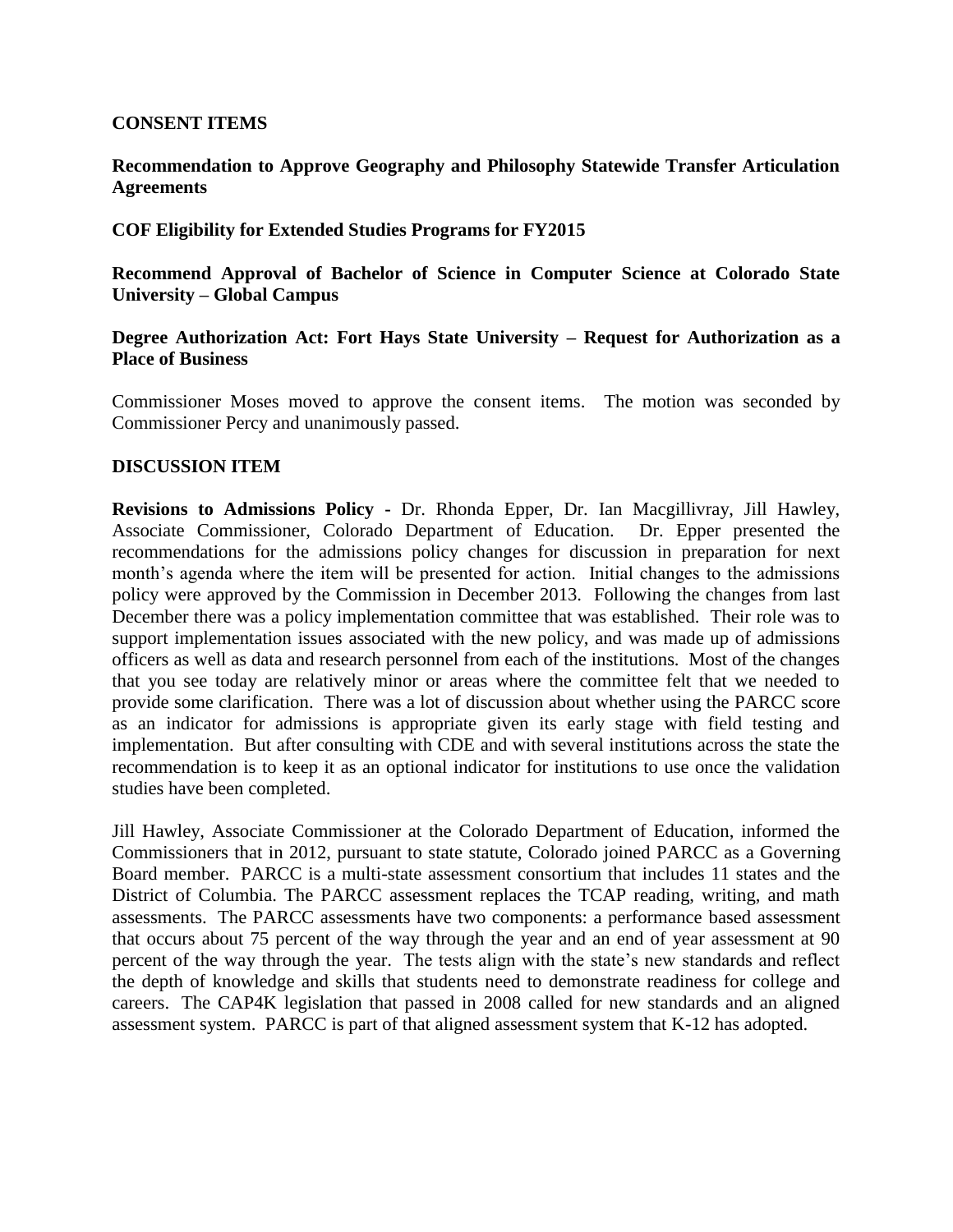Senator Nancy Todd asked where the ACT and SAT tests fit into admissions.

Ms. Hawley responded that a student may do better on an SAT or ACT and prefer to use that. They may want to bring their PARCC scores or Smarter Balance scores to show their competency. Dr. Epper responded that the intent of this policy is not to prohibit institutions from using any indicator that they choose from this list.

Lt. Governor Garcia responded that PARCC, while it is not intended as an admissions tool, is something that would provide some indication, once validated, of whether a student is likely to be successful in those first year gateway courses.

There was discussion about whether or not institutions would accept PARCC and were reassured that it was optional for all the institutions.

Another proposed change to the policy is the institutions on the implementation committee requested to add the HEAR course requirements from the old policy. Dr. Epper explained that this is in recognition that competency-based outcomes included in the new high school graduation guidelines will not be in effect for several years. Students will continue to be in traditional seat-time based programs of study for the foreseeable future, and need guidance about the best courses to take to prepare for college. The proposed language provides a way for institutions to consider both competency-based and seat-time based high school experiences.

Guaranteed Transfer Admissions: Dr. Macgillivray noted that in reviewing this policy with the Commission Statewide Transfer and GT Pathways policy it was discovered that there might be some potential conflict in the language. The plan is to poll the institutions and find out which institutions do indeed guarantee admission upon completion of an associate of arts or associate of science degree and if there are any limitations on that and then make that information available to students, families, advisors, and CCHE policy to have it in black and white, just to clear up any misconceptions

The final item is not a proposed change. One of the charges to the policy implementation committee was to investigate how institutions could operationalize selectivity in the absence of having the admissions index. Dr. Bean and her research and data team presented several models to the implementation committee that seemed to reveal relatively small differences between the selectivity categories, particularly between the moderately selective and the selective categories. A common benchmark of selectivity nationally is the percent of students admitted compared to the number of applicants that an institution receives.

Commissioner Percy stated the selectivity levels were created here in Colorado in part to be able to direct potential students the institutions that might be the best fit for them and specifically for lower income minority students. He asked that the councils consider the ramifications of selectivity, that there may be unintended consequence of eliminating the categories, such as an institution may lose the opportunity of marketing to the lower income minority students. Commissioner Moses encouraged the staff to take the time needed to examine this issue carefully. Dr. Epper said she would take these suggestions to the Academic, Student Affairs, and Admissions councils.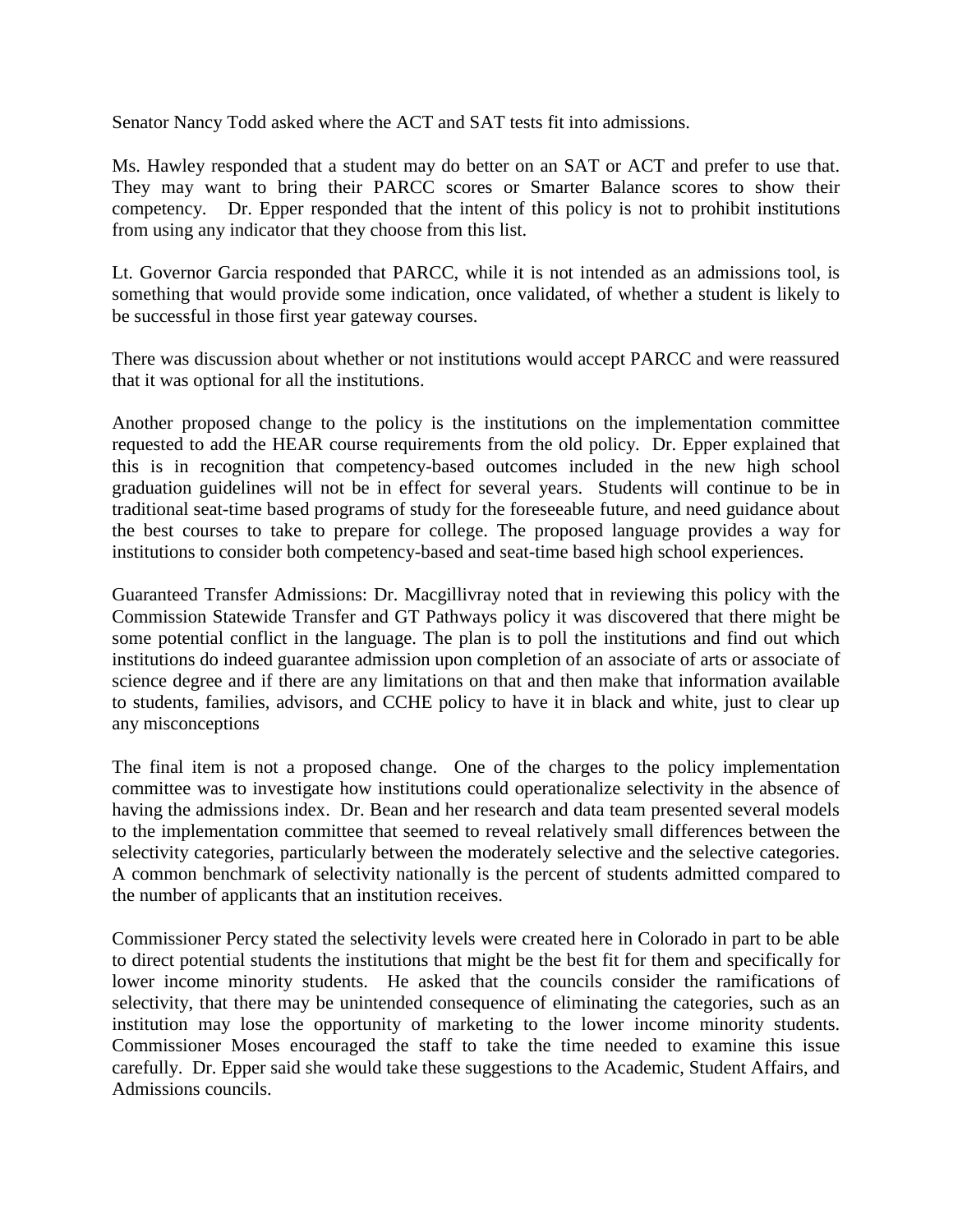# **ACTION ITEM**

**Approval of Project Principles & HB 14-1319 Update –** Kachina Weaver, Project Manager introduced the two vendors for the project: The Keystone Center, partnering with Engaged Public, for the public education and outreach; and the National Center for Higher Education Management Systems (NCHEMS) for the cost driver analysis and funding allocation model. She also introduced the Subject Matter Experts Teams, who will be working with the vendors and will report to the Executive Advisory Group (EAG). She explained the roles of the teams and EAG, as well as discussed the timelines and deadlines for the project. The CCHE will only meet three more times before the final deadline.

Lorez Meinhold with The Keystone Center explained that they have been working with community leaders, parent leaders, and student leaders across the state who can help inform the team about how to best reach their community in preparation for holding regional meetings. She listed the cities the meetings will be held in and explained what their purpose was.

CFO, Diane Duffy explained the purpose of the Cost Driver Analysis Team, to examine why higher education casts what it does in Colorado. The information gathered through this process will help to inform future decisions and discussions around funding, tuition policy, and answering questions from the Legislature, the Administration and the public.

Dennis Jones, of NCHEMS, explained that they will be looking at the total costs at institutions personnel costs, adjunct or full time faculty costs, student services costs, etc. and compare them to other institutions throughout the country. They will also be looking at different delivery methods. They already know that Colorado is one of the most efficient systems of higher education relating to cost.

Commissioner Percy asked if the CSU Veterinary School and the CU Medical School would be looked at differently. Mr. Jones replied they would be looking at all institutions individually, and also how these specialty education programs contribute to the overall costs that are different from other kinds of institutions.

Dr. Beth Bean, of the Department's Research and Data Division, gave an update of the Funding Allocation Model Team. The first meeting of the Team will be September  $5<sup>th</sup>$ . The Team will begin their work by defining the metrics and factors outlined in the bill and identifying accompanying data sources. Once that is completed, the team will then grapple with the weighting of these in the actual funding model. The draft allocation model will go to the JBC on November 1 (as part of the annual budget request) and will include the metrics and the weights (as determined by that time.)

Mr. Jones said that the statute itself is pretty explicit about much of what has to be in the funding model. We have prepared, for discussion, a list of those items that are in the statute along with metrics for discussion. Once the Team achieves some agreement on metrics themselves then we start the conversation about weights where the end results really are affected.

Commissioner Percy asked what flexibility the statute allows to change the weights and the metrics over time.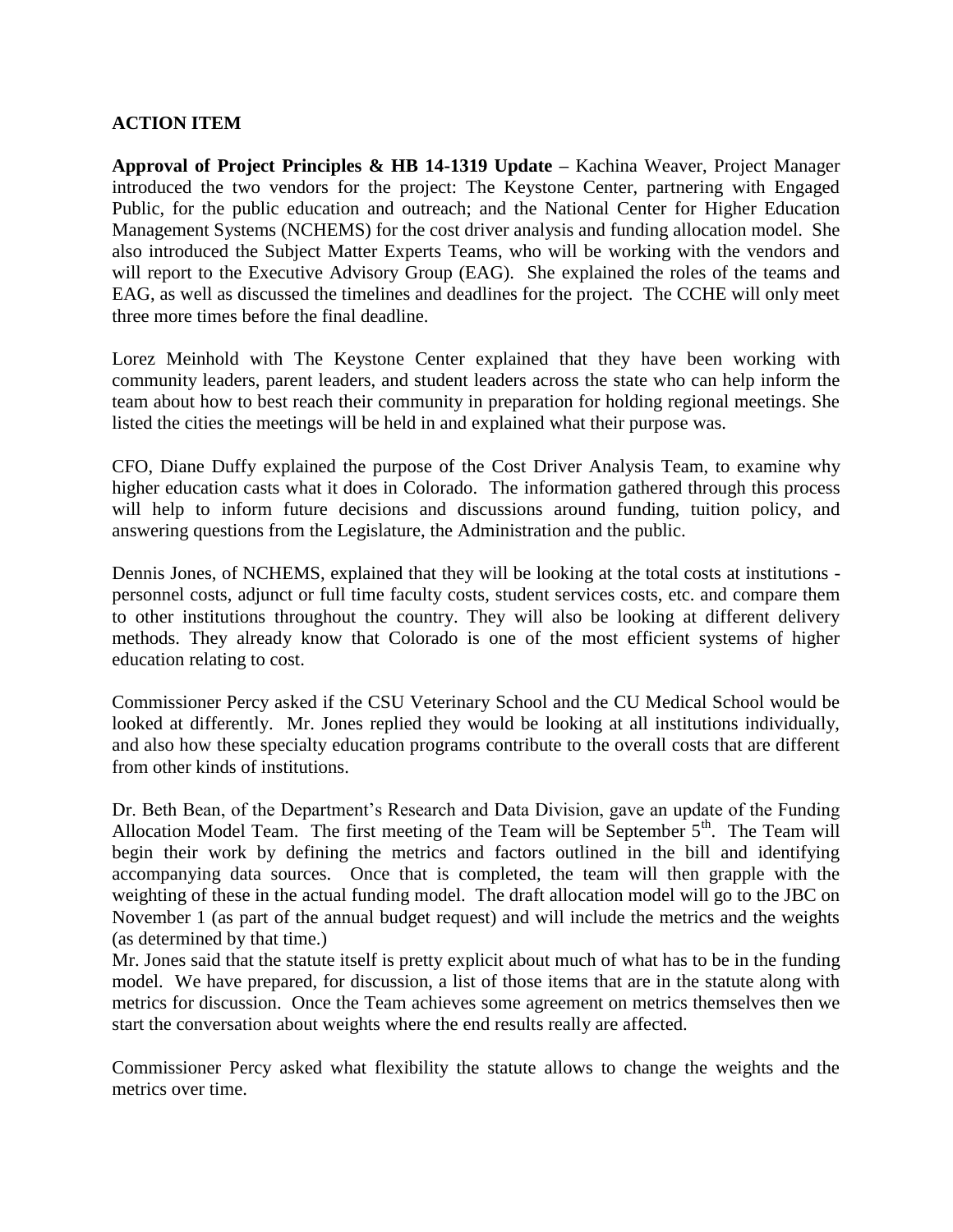Mr. Jones replied that the statute is silent on the changes that can be made year to year. There are certain things that are fixed but the Commission has within its authority the ability to change weights year to year, he believes.

Lt. Governor stated that ultimately it is the legislature who will make a determination on the allocation model and that's very clear in the statute, although the Joint Budget Committee could reject the model.

Mark Cavanaugh, the Department's Chief Legislative and Strategic Policy Officer, told the Commissioners that in their handouts is a Quick-Reference Guide to HB 1319 and the chart illustrating the role and mission piece, the performance measures and the specialty education programs. He suggested the Commissioners keep both the documents handy. The CCHE can also add two additional factors for role and mission. There are up to four additional factors under performance that are electives. What can be changed from year to year are items such as weights and factors and what the amount can applied for the completion of a certificate or a degree awarded. At least fifty two and one half percent in total state appropriations shall go to the stipend and at least 10 percent more shall be applied to those who are PELL-eligible students. The fungible part is related to what the role and mission are of these institutions because the performance piece is not angled like a lot of performances funding models are in other states to percentages or a comparison against peers.

Another hand out is the macro deadline sheet about some of the other things that are attendant to 1319 that aren't necessarily related to the model or the cost driver analysis. The last handout is the guiding directives listed in the bill.

Ms. Weaver told the Commissioners they would be receiving bi-weekly updates from her.

Lt. Governor Garcia spoke about the roles for the EAG and CCHE. He said that the statute is very clear that it is up to the Commission to deliver this allocation formula to the legislature. In striving to obtain the benefit of other people's expertise and because this would be delivered to the legislature and the joint budget committee, it was important to have the legislature and representatives of the joint budget committee involved so that they could help to defend and explain the formula once we advance it. If we move it forward to the legislature and they feel that they've not been involved in the process and they don't trust that we've involved stakeholders from around the state in the process, it seems to me they would be less likely to accept our work product, which is why we've engaged the EAG. He also stressed the importance of the total state appropriation. One of the key of the elements required in the legislation is that the COF stipend must be at least fifty two and a half percent of "total state appropriations". With the specialty programs pulled, as specified by statute, the total amount that the COF is factored against is lower. We also wanted to demonstrate that the stipend amount has certainly not been flat over time. It is a function of both enrollment and the amount of money available. Currently our stipend amount is about \$75 per credit hour, which is based off of a function of the amount of money available and number of students or credit hours being provided by the institutions.